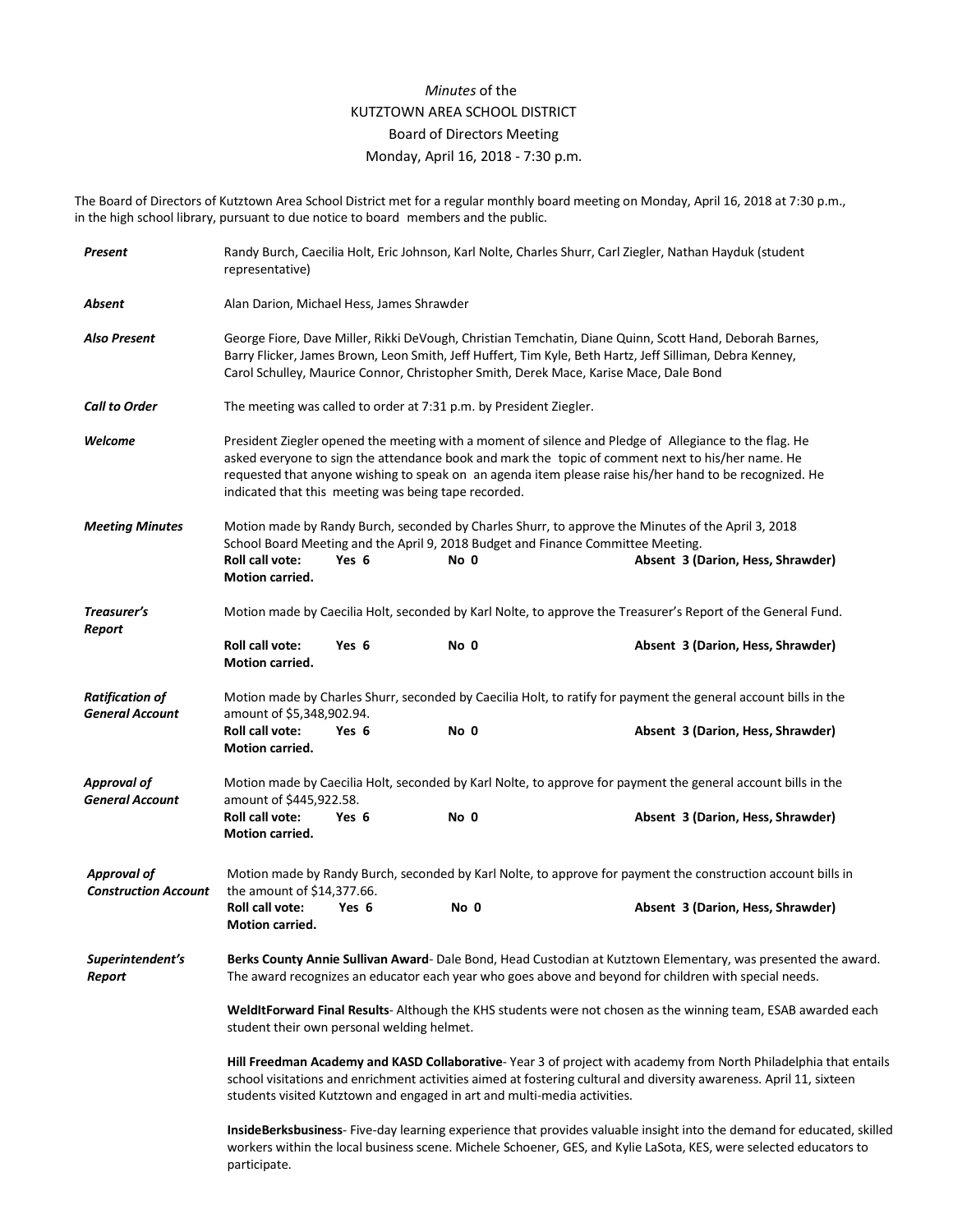**Optimist Club's Oratorical Contest**- Scott Ashman placed third and Isabella Pizzelanti placed second.

**Odyssey of the Mind**- In the state competition, KES Problem 4 Team placed 7<sup>th</sup> overall, with their structure holding 185 pounds. They placed second in the problem solving portion of the competition. The HS Problem 4 Team placed 2<sup>nd</sup> overall, and advanced to the World Finals at Iowa State University. Their structure held 875 pounds.

## **Budget presentation by Mr. Miller**

| <b>Board Committee</b><br>Reports         | Mr. Miller reported the committee reviewed financial highlights and results of the implementation of                                                                                                                                                                                                                                                                                                                                                                                                                                                                                                                                                                                                                                                                                                                                                                                                                                                                                                                                                                                                                                                           |                                                                                                                                                                                                                                                       |                                                                                  |                                                                                                                                                     |  |  |  |  |  |
|-------------------------------------------|----------------------------------------------------------------------------------------------------------------------------------------------------------------------------------------------------------------------------------------------------------------------------------------------------------------------------------------------------------------------------------------------------------------------------------------------------------------------------------------------------------------------------------------------------------------------------------------------------------------------------------------------------------------------------------------------------------------------------------------------------------------------------------------------------------------------------------------------------------------------------------------------------------------------------------------------------------------------------------------------------------------------------------------------------------------------------------------------------------------------------------------------------------------|-------------------------------------------------------------------------------------------------------------------------------------------------------------------------------------------------------------------------------------------------------|----------------------------------------------------------------------------------|-----------------------------------------------------------------------------------------------------------------------------------------------------|--|--|--|--|--|
|                                           | <b>PSBA</b>                                                                                                                                                                                                                                                                                                                                                                                                                                                                                                                                                                                                                                                                                                                                                                                                                                                                                                                                                                                                                                                                                                                                                    | No report.                                                                                                                                                                                                                                            |                                                                                  |                                                                                                                                                     |  |  |  |  |  |
|                                           | <b>BCIU</b>                                                                                                                                                                                                                                                                                                                                                                                                                                                                                                                                                                                                                                                                                                                                                                                                                                                                                                                                                                                                                                                                                                                                                    | Mr. Ziegler reported the new COO position which was recently filled is now vacant.                                                                                                                                                                    |                                                                                  |                                                                                                                                                     |  |  |  |  |  |
|                                           | <b>BCTC</b>                                                                                                                                                                                                                                                                                                                                                                                                                                                                                                                                                                                                                                                                                                                                                                                                                                                                                                                                                                                                                                                                                                                                                    | No report.                                                                                                                                                                                                                                            |                                                                                  |                                                                                                                                                     |  |  |  |  |  |
|                                           | <b>P&amp;C</b>                                                                                                                                                                                                                                                                                                                                                                                                                                                                                                                                                                                                                                                                                                                                                                                                                                                                                                                                                                                                                                                                                                                                                 | Mrs. Holt reported the committee was presented Career Cruising K-12 as part of the future-ready index.<br>She also reported the committee discussed report cards, secondary programming scheduling change,<br>and Policy 918.                         |                                                                                  |                                                                                                                                                     |  |  |  |  |  |
|                                           | ECC                                                                                                                                                                                                                                                                                                                                                                                                                                                                                                                                                                                                                                                                                                                                                                                                                                                                                                                                                                                                                                                                                                                                                            | Mr. Burch reported the committee reviewed an update on the stadium renovations and grand opening<br>on May 6, open coaching positions, football league and a rifle league proposal.                                                                   |                                                                                  |                                                                                                                                                     |  |  |  |  |  |
|                                           | <b>Facilities</b>                                                                                                                                                                                                                                                                                                                                                                                                                                                                                                                                                                                                                                                                                                                                                                                                                                                                                                                                                                                                                                                                                                                                              | Mr. Burch reported the committee discussed window film, trees on Koffee Lane, high school doors, and<br>the possible need for additional flasher lights. He also stated the committee received an update on the<br>gym floor and stadium renovations. |                                                                                  |                                                                                                                                                     |  |  |  |  |  |
|                                           | <b>Student</b><br>No report.<br><b>Achievement</b>                                                                                                                                                                                                                                                                                                                                                                                                                                                                                                                                                                                                                                                                                                                                                                                                                                                                                                                                                                                                                                                                                                             |                                                                                                                                                                                                                                                       |                                                                                  |                                                                                                                                                     |  |  |  |  |  |
| Personnel                                 | Motion made by Caecilia Holt, seconded by Randy Burch, to approve the following personnel items:<br>The approval of the following Eshelman bus/van drivers for the 2017-2018 school year, effective April 17, 2018:<br>1.<br>Mary V. Miller<br>Samuel T. Yoder<br>Shayla L. Schroeder<br>The approval of Anna Behm as a part-time administrative assistant for the KASD Education Foundation, at a<br>2.<br>rate of \$13.50 per hour, effective April 17, 2018. All expenses will be paid by the KASD Education Foundation.<br>3.<br>The approval of the following coaches, advisors, and stipends for the 2017-2018 school year:<br>\$1342.00<br>Alan Angstadt<br>Spring Game Manager<br>Robert Fisher<br>Volunteer Weight Room Monitor- Spring Sports Season<br>The approval of the following summer maintenance and custodial help for summer 2018 for a term not to<br>4.<br>exceed 12 weeks, at a rate of \$9.75 per hour:<br>Diane Zettlemoyer<br>Theresa O'Mara<br>Denise Leibensperger<br>Heather Hackman<br>Joanne Waidelich<br>Josh Mengel<br><b>Roll call vote:</b><br>Yes 6<br>Absent 3 (Darion, Hess, Shrawder)<br>No 0<br><b>Motion carried.</b> |                                                                                                                                                                                                                                                       |                                                                                  |                                                                                                                                                     |  |  |  |  |  |
| Policy 918                                | Motion made by Charles Shurr, seconded by Randy Burch, to approve the first reading of Policy 918- Title I Parent and<br>Family Engagement.<br>Roll call vote:<br>No 0<br>Absent 3 (Darion, Hess, Shrawder)<br>Yes 6                                                                                                                                                                                                                                                                                                                                                                                                                                                                                                                                                                                                                                                                                                                                                                                                                                                                                                                                           |                                                                                                                                                                                                                                                       |                                                                                  |                                                                                                                                                     |  |  |  |  |  |
|                                           | Motion carried.                                                                                                                                                                                                                                                                                                                                                                                                                                                                                                                                                                                                                                                                                                                                                                                                                                                                                                                                                                                                                                                                                                                                                |                                                                                                                                                                                                                                                       |                                                                                  |                                                                                                                                                     |  |  |  |  |  |
| <b>Collective Bargaining</b><br>Agreement | <b>Roll call vote:</b><br><b>Motion carried.</b>                                                                                                                                                                                                                                                                                                                                                                                                                                                                                                                                                                                                                                                                                                                                                                                                                                                                                                                                                                                                                                                                                                               | Yes 6                                                                                                                                                                                                                                                 | Area Teachers' Association effective July 1, 2019 through June 30, 2022.<br>No 0 | Motion made by Karl Nolte, seconded by Caecilia Holt, to approve the three (3) year contract with the Kutztown<br>Absent 3 (Darion, Hess, Shrawder) |  |  |  |  |  |
| <b>Athletic Training</b><br>Contract      | Motion made by Randy Burch, seconded by Charles Shurr, to approve the Athletic Training contract with<br>St. Luke's University Hospital.                                                                                                                                                                                                                                                                                                                                                                                                                                                                                                                                                                                                                                                                                                                                                                                                                                                                                                                                                                                                                       |                                                                                                                                                                                                                                                       |                                                                                  |                                                                                                                                                     |  |  |  |  |  |
|                                           | Roll call vote:<br>Motion carried.                                                                                                                                                                                                                                                                                                                                                                                                                                                                                                                                                                                                                                                                                                                                                                                                                                                                                                                                                                                                                                                                                                                             | Yes 6                                                                                                                                                                                                                                                 | No 0                                                                             | Absent 3 (Darion, Hess, Shrawder)                                                                                                                   |  |  |  |  |  |
| <b>New Story</b><br>Agreement             | Motion made by Caecilia, seconded by Randy Burch, to approve the tuition agreement with New Story Schools<br>and Services in Reading, PA, for a special education student, at a cost of \$380 per day for the remainder of the 2017-<br>2018 school year.                                                                                                                                                                                                                                                                                                                                                                                                                                                                                                                                                                                                                                                                                                                                                                                                                                                                                                      |                                                                                                                                                                                                                                                       |                                                                                  |                                                                                                                                                     |  |  |  |  |  |
|                                           | Roll call vote:<br><b>Motion carried.</b>                                                                                                                                                                                                                                                                                                                                                                                                                                                                                                                                                                                                                                                                                                                                                                                                                                                                                                                                                                                                                                                                                                                      | Yes 6                                                                                                                                                                                                                                                 | No 0                                                                             | Absent 3 (Darion, Hess, Shrawder)                                                                                                                   |  |  |  |  |  |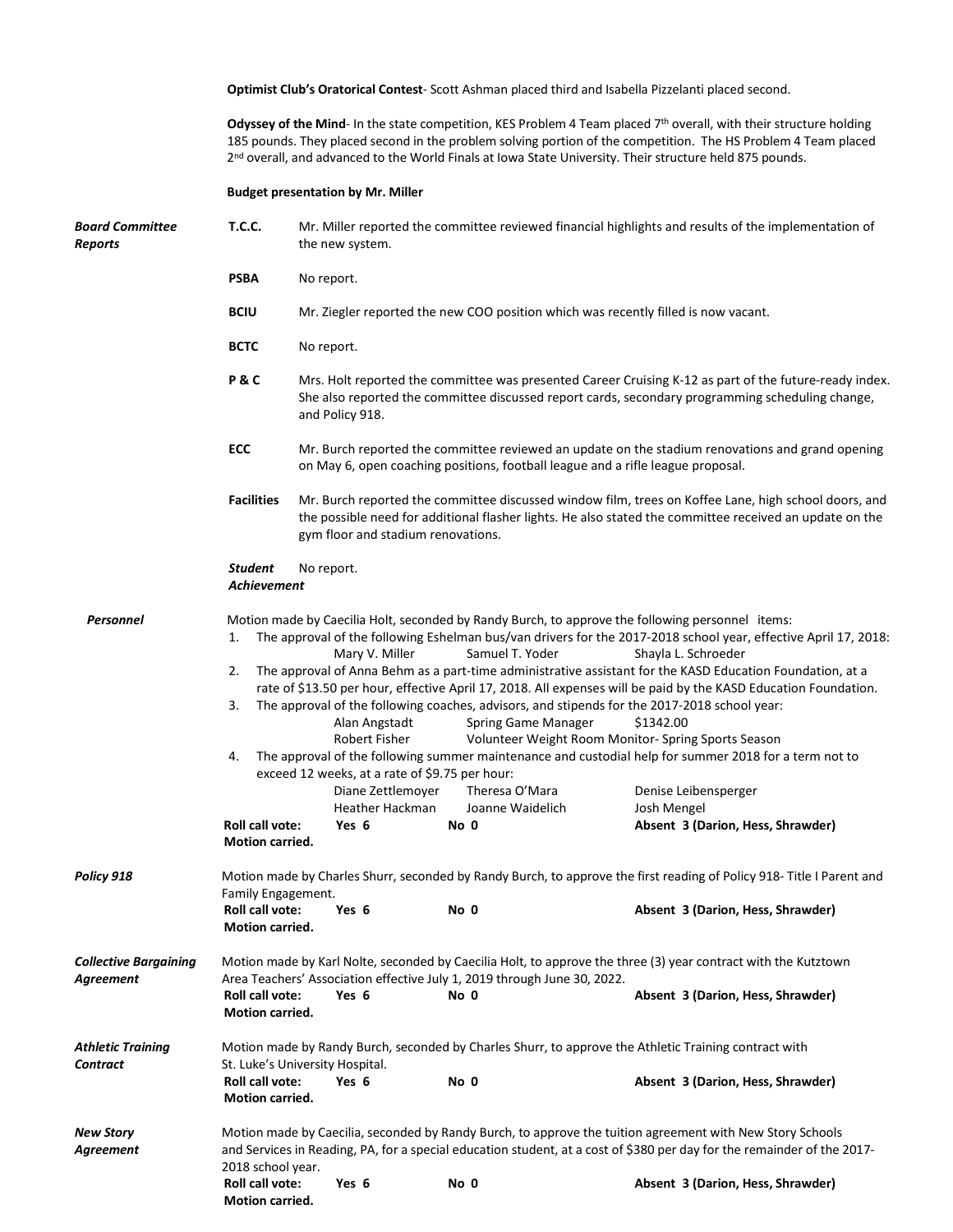| <b>Conference Requests</b> | Motion made by Caecilia Holt, seconded by Charles Shurr, to approve the following conference requests:<br>The approval of employee #926 to attend the College Board Advanced Placement Biology Training at Cabrini<br>1.<br>University on July 9-12, 2018, at a cost of \$1349.40.<br>The approval of employee #696 to attend the Gifted Institute at William and Mary College on June 25-26, 2018,<br>2.<br>at a cost of \$1054.70. |       |      |                                                                                                                                                                                                                                                                                 |  |  |  |
|----------------------------|--------------------------------------------------------------------------------------------------------------------------------------------------------------------------------------------------------------------------------------------------------------------------------------------------------------------------------------------------------------------------------------------------------------------------------------|-------|------|---------------------------------------------------------------------------------------------------------------------------------------------------------------------------------------------------------------------------------------------------------------------------------|--|--|--|
|                            | <b>Roll call vote:</b><br><b>Motion carried.</b>                                                                                                                                                                                                                                                                                                                                                                                     | Yes 6 | No 0 | Absent 3 (Darion, Hess, Shrawder)                                                                                                                                                                                                                                               |  |  |  |
|                            | Roll call vote:<br><b>Motion carried.</b>                                                                                                                                                                                                                                                                                                                                                                                            | Yes 6 | No 0 | Renaissance Agreement Motion made by Eric Johnson, seconded by Randy Burch, to approve the annual renewal agreement with<br>Renaissance- STAR 360, at a cost of \$8,062.50 for one year beginning on August 1, 2018 through July 31, 2019.<br>Absent 3 (Darion, Hess, Shrawder) |  |  |  |
| <b>Public Comment</b>      | Leon Smith thanked the board for accepting the grant from the Friends of the NRA.                                                                                                                                                                                                                                                                                                                                                    |       |      |                                                                                                                                                                                                                                                                                 |  |  |  |
| Adjournment                | Motion made by Eric Johnson, seconded by Randy Burch, to adjourn the meeting at 8:42 p.m.<br>Motion carried unanimously.                                                                                                                                                                                                                                                                                                             |       |      |                                                                                                                                                                                                                                                                                 |  |  |  |

Respectfully Submitted by,

Rikki L. DeVough School Board Secretary